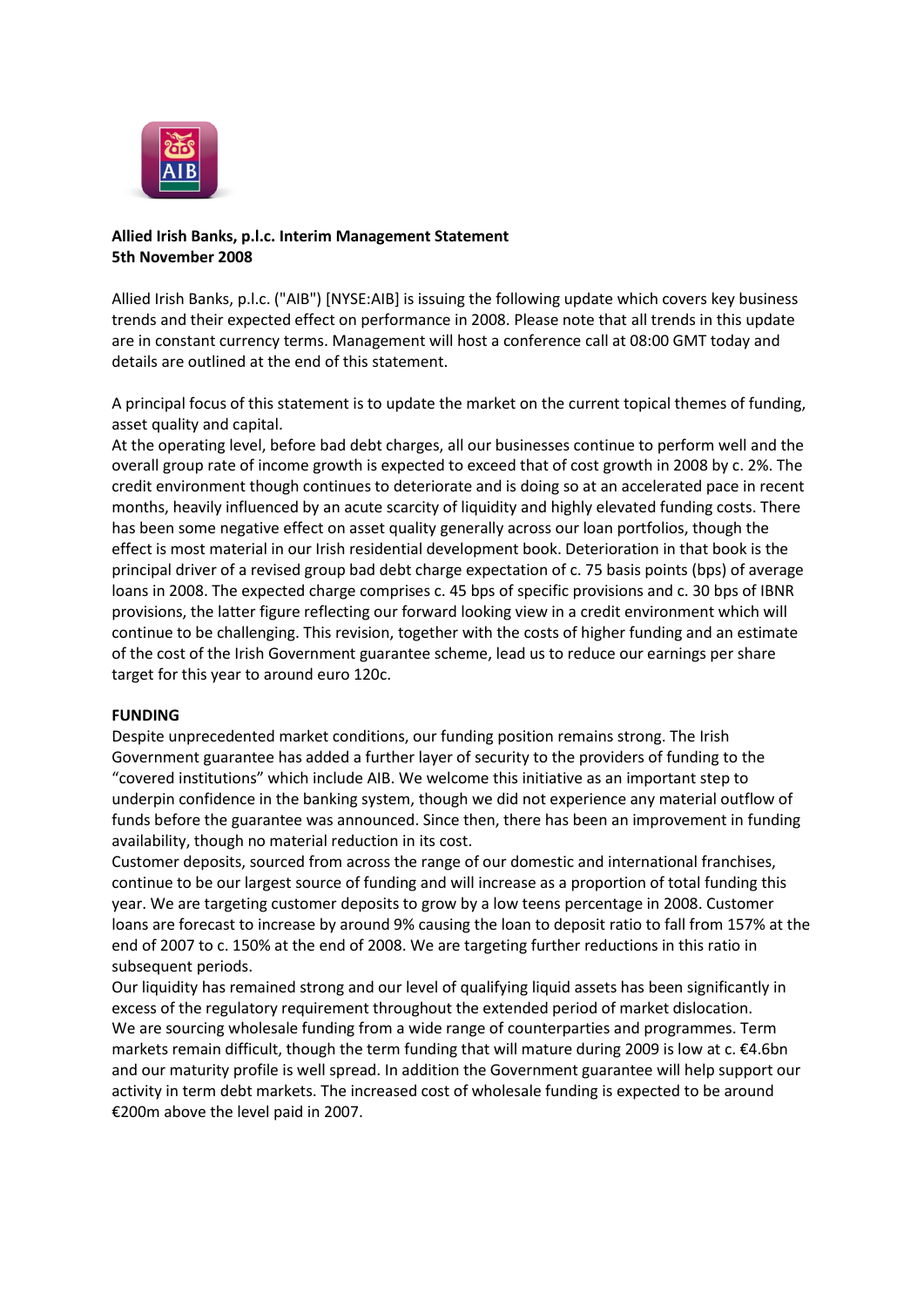## **MARGINS**

We are forecasting a net interest margin of around 2.18%, up 4 bps in 2008. Our treasury liquidity management costs are likely to benefit by around 9 bps due to the relatively low rates paid for US dollar borrowing, though this effect is offset by hedging costs on currency conversion of the borrowing which reduce our non-interest income. The increased cost of wholesale funding already referred to in this update is expected to have a 12 bps adverse effect on the net interest margin. Customer lending margins are widening and are expected to continue to rise, though at a slow pace due to lower levels of lending activity. This widening is more than offsetting some narrowing of customer deposit margins.

For several years, the single largest factor driving net interest margin attrition was the effect of customer loans growing at a faster rate than deposits. That factor is now being reversed and while there is still some averaging effect, the impact is likely to be broadly neutral in 2008 and to become positive in subsequent periods.

### **NON-INTEREST INCOME**

We now expect non-interest income to contract by a low 20s percentage rate this year. The aforementioned hedging costs of c. €150m on conversion of US dollar borrowing account for close to half of this reduction, The remainder is primarily due to difficult operating conditions for our stockbroking and bond management activities, lower Polish asset management and Republic ofIreland investment and protection fees.

### **COSTS**

As guided at our interim results presentation, we continue to target a zero rate of cost growth this year and as indicated earlier in this statement, to achieve a positive gap of around 2% between the rates of income and cost growth. All operating divisions are expected to incur lower costs than in 2007, with the exception of Poland where we have continued to invest heavily this year. Excluding Poland, costs are likely to be down around 2% in 2008. We are achieving material benefits from our investment in common operating systems that enable us redeploy resources more effectively and improve productivity.

In the prevailing environment of lower income growth, every expense category across the group is being aggressively managed and we are confident that further benefits will be realised. In addition, the current phase of investment in Poland, where we have added significant capacity in 2008 including close to 100 more branches, is complete. Further investment will be paused in 2009 as we ensure the successful integration of this added capacity into our franchise.

### **ASSET QUALITY**

In very difficult economic and market conditions, asset quality has deteriorated this year. The extent and pace of this deterioration has been particularly evident in recent months. At group level, and as already noted, we expect the bad debt charge in 2008 to be c. 75 bps of average loans, approximately €950m. Of this total, close to €400m c. 30 bps of average loans, is expected to be charged under the heading of "incurred but not reported" (IBNR) provisions and would materially increase our stock of IBNR provisions from €218m at the end of 2007 to over €600m at the end of 2008. This action is being taken to reflect adverse changes in the credit environment and the consequent increasing trend likely to continue in specific provisions required in the future. Specific provisions of c. €550m, close to 45 bps of average loans, are expected this year and following a specific provision charge of 19 bps in the first half of the year represents a current run rate of 71 bps. As indicated at our interim results presentation in July, we continue to expect bad debt provisions to peak in 2009. At this time, our guidance for total bad debt provisions in 2009 is in a range of 90–110 bps of average loans, incorporating the expected effects on our loan portfolios of an anticipated deterioration in economic and credit conditions, including lower GDP and rising unemployment. This guidance range comprises a specific charge and a significantly lower IBNR charge than expected this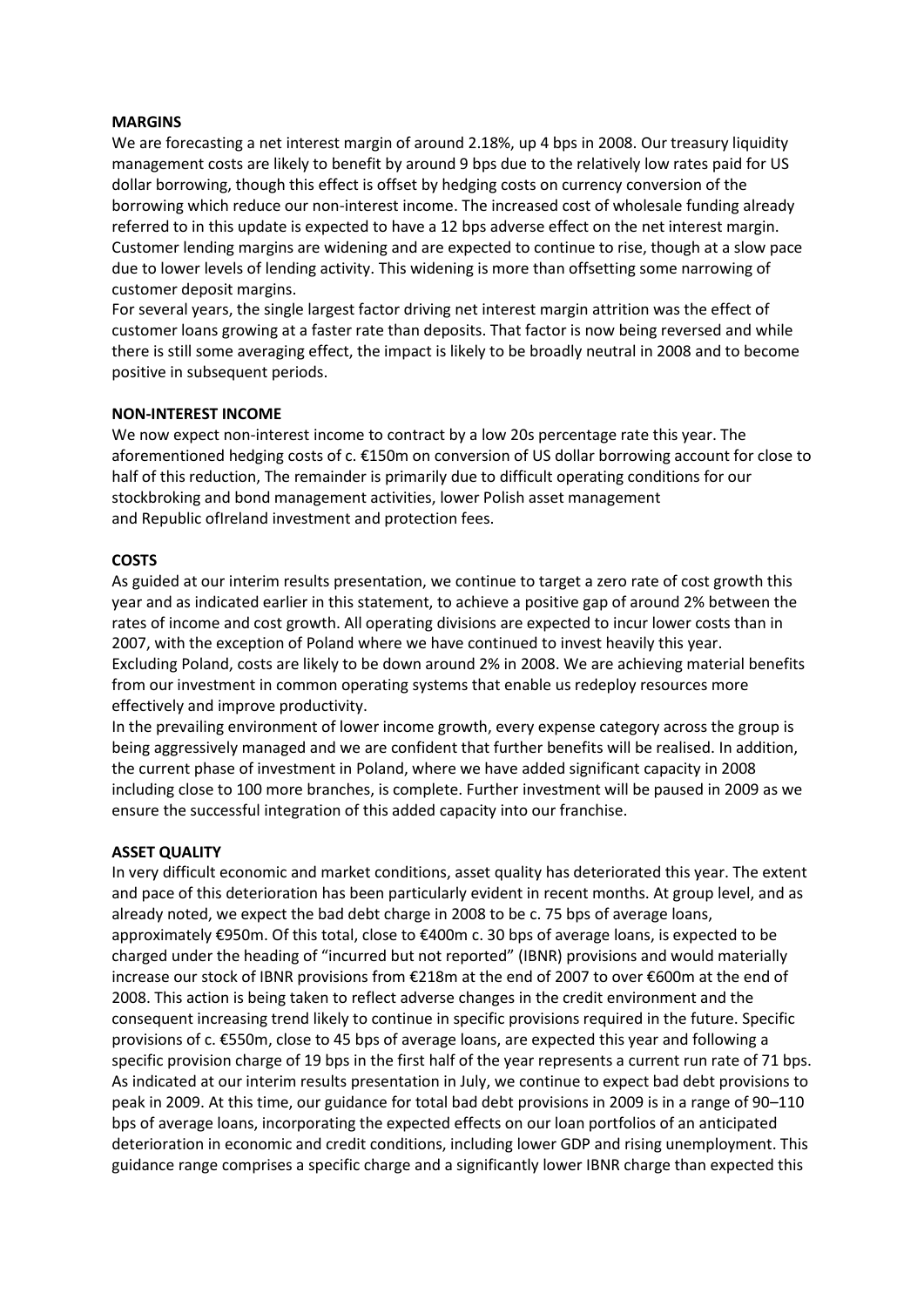year, reflecting the level of IBNR that we are forecasting to build by the end of 2008. IAS accounting rules increases the upfront amount of the bad debt provision requirement due to the net present valuing of cashflows on impaired loans. In light of this factor, considerably lower loan growth that is likely over the coming 18 months and the intense management focus on our credit portfolios, it is reasonable to assume a levelling off in provision requirement in 2010. REPUBLIC OF IRELAND DIVISION

Of the c. €950m of provisions that are expected in 2008, around €700m is likely to be incurred by our Republic of Ireland Division, less than half of which is specific provisions. This €700m represents a bad debt charge of c. 94 bps of the division's average loans of close to €75bn. Around one third (€25bn) of the book is personal house mortgages which is currently experiencing a bad debt charge of c. 4 bps or c. €12m. This implies a bad debt charge of c. 140 bps or €688m in 2008 on the remaining €50bn of the book.

There has been a deterioration in the quality of the portfolios that comprise the above mentioned €50bn as the Irish economy contracts, though the overall deterioration has been moderate in all but the residential development portfolio of c. €10.7bn. Liquidity in the over supplied housing market is low and has weakened further in recent months, a factor best illustrated by some evidence of contracted sales being deferred or cancelled. We do not expect a meaningful market recovery until the first half of 2011 and anticipate an average peak to trough fall in values of undeveloped land (c. €7bn of portfolio) and completed houses (c. €3.7bn of portfolio) of c. 40% and 30% respectively. Around €4.6bn of this portfolio is expected to remain very resilient throughout this period of weakness and a further c. €3.2bn is currently deemed satisfactory. €260m is currently impaired and c. €2.5bn is now on "watch" and the subject of intense management. Bad debt guidance incorporates a c. 300 bps charge this year on the residential development portfolio.

Our commercial property development portfolio totals c. €6.2bn of which c. €2.5bn is undeveloped land and c. €3.7bn work in progress. There is very little speculative finance in the latter category based on capital values of agreed sales / pre-lets and our undeveloped land exposure is well collateralised. While liquidity in this market has also weakened and impaired and watch loans have increased to c. €45m and c. €520m respectively, losses are expected to be materially lower than in the residential development portfolio.

Our commercial and residential investment books are c. €10.3bn and €2.2bn in respective size. Both are solidly supported by regular, recurring income streams and low vacancy rates. While decreasing rents are placing some strain on cash cover ratios, the overall quality remains good and deterioration in credit grades is often linked to connections in the property development portfolio. Earlier in this statement, a 2009 group bad debt charge range of 90–110 bps of average loans was guided. It implies an estimated range for our Republic of Ireland division of 120-150 bps. This range compares to a peak charge of 100 bps incurred in the last severe downturn in Ireland in the early 1990s. It implies a bad debt charge of up to 250 bps in our property & construction portfolios (up to c. 480 bps on residential development). The peak in the previous cycle for property & construction was 240 bps in 1992.

### UK DIVISION

Weakness in the property & construction sector is the principal driver of a significant increase in impaired (c. Stg£115m) and watch loans (c. Stg£830m) in the nine months to September 2008. In common with the Republic of Ireland, deterioration is particularly evident in the residential development book of c. Stg£3bn. Included in this figure is c. Stg£1bn and c. Stg£600m for the acquisition of undeveloped land in Northern Ireland and Great Britain respectively. Our assessment of likely impairment and loss includes a peak to trough fall in average property values of up to 40% in Northern Ireland and up to 30% in Great Britain. We are not expecting material sales receipts in either area until 2010. The remainder of our property and construction book totals c. Stg£4.4bn, comprising c. Stg£400m of commercial property development and the balance in commercial / residential investment. While there has been some deterioration in these portfolios, they are well collateralised and the investment exposures are underpinned by good rental cashflows.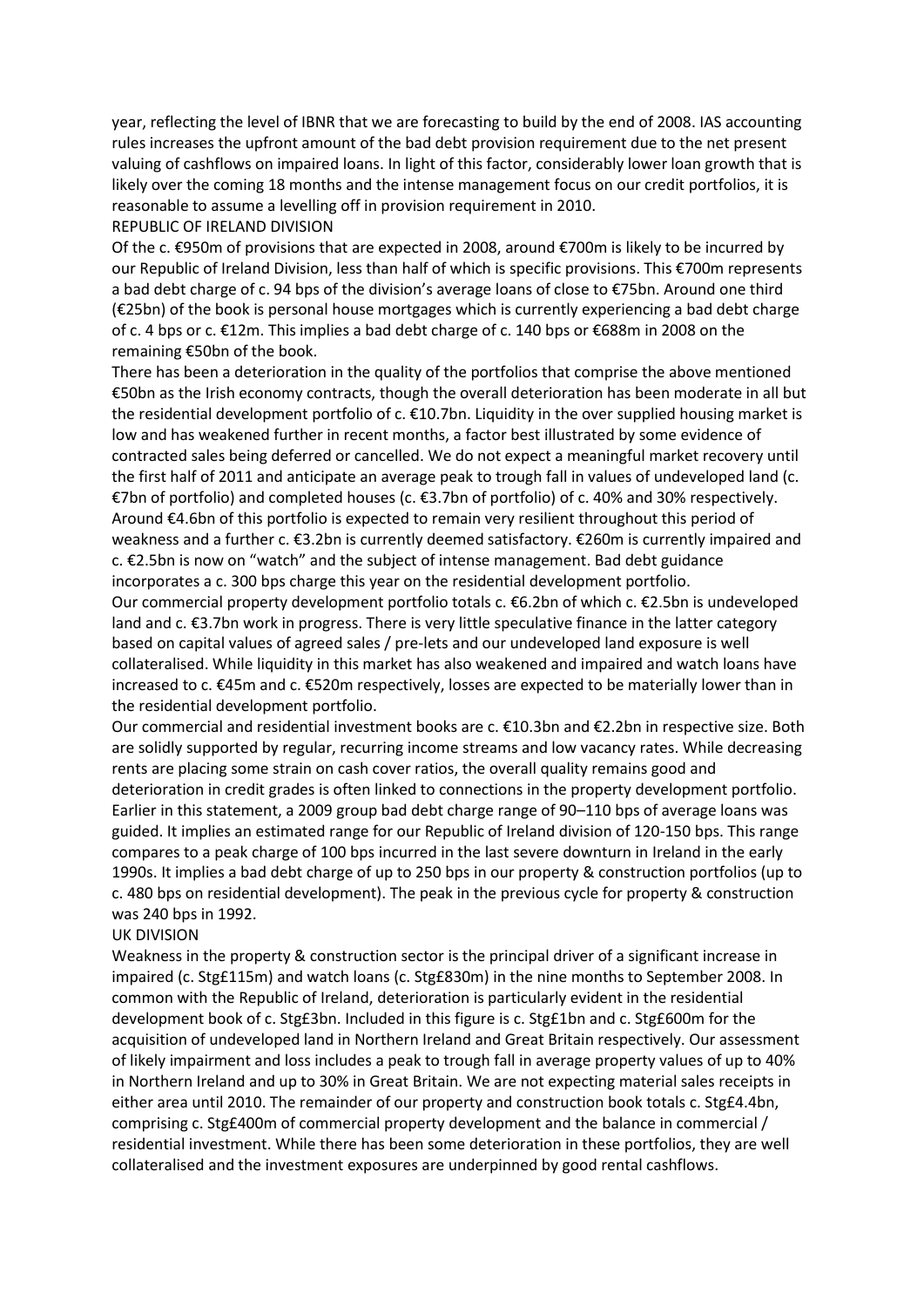The quality of our other loan portfolios is good though economic weakness is having some adverse effect. In Great Britain, our portfolios are concentrated in resilient mid corporate sectors and we have very low exposure to consumers. Overall we expect to incur a bad debt charge in 2008 of c. 60 bps of average loans of which around two thirds are likely to be specific provisions. This guidance implies a charge this year of around 100 bps and 220 bps respectively for our property & construction and residential development portfolios.

## CAPITAL MARKETS DIVISION

Credit quality has weakened due to lower liquidity and the effect of the economic downturn in all the main markets in which we operate. As expected and previously indicated, the very strong recoveries in previously highly liquid corporate markets will not recur this year. However, there are no material adverse trends in any particular sector or geographic portfolio and increased impairment and bad debt charges are largely due to deterioration in a small number of cases. The high quality of our Treasury and other structured securities portfolios is unchanged. There has been no material change in our two small US sub prime portfolios which continue to perform better than the market average. A low / mid 30s bps of average loans charge is expected in 2008 for the division. POLAND DIVISION

Asset quality remains good in the relatively stable Polish economy and credit grade trends are generally steady. However, Poland is not immune to the effects of global market conditions and we remain vigilant in management of credit quality across our portfolios. The very low level of bad debt charge in 2007 will not be repeated this year due to a lower level of recoveries and we expect the 2008 charge to be a low / mid 30 bps of average loans.

## CAPITAL

The risk profile of different banks varies very considerably and we have a transparent business model with no material exposure to asset classes that are causing significant writedowns in other financial institutions. We are acutely aware though that bank capital ratios previously deemed satisfactory by regulators and the market are changing and it will take time for new norms that are appropriate to business models to be established.

Our capital position is good and expected to remain resilient in all plausible scenarios through the downturn in the credit cycle. Under Basel II rules, while expected loss in our internal ratings based portfolios is anticipated to increase, the capital deduction is considerably mitigated by the increase in bad debt provisions. Looking to the end of 2009, we expect to have significant levels of retained profits in both years, reflecting a robust operating profit performance and notwithstanding a material increase as guided for bad debt charges. Risk weighted asset growth is expected to be constrained by lower loan growth and a relatively low impact from procyclicality due to our conservative, through the cycle capital models.

We have several other distinct options available to increase our capital ratios. These options include revising the level of cash dividend payments and disposal of assets. We have formed an action plan that is designed to achieve a core tier 1 ratio of at least 7% over time. We are targeting a core tier 1 ratio of around 6% at the end of 2008 and this target assumes a final cash dividend will not be paid. It should be noted that our plan does not exhaust available options to generate capital nor does it include action that would dilute our shareholders.

# **OPERATING DIVISION UPDATE**

In our Republic of Ireland Division, a reduction of around 3% in GDP this year is affecting customer demand and business activity. We are targeting loan growth of around 6% in 2008 and deposit growth of around 2%, up from a flat result in the first half. Costs are being closely managed to ensure a reduction on the 2007 level. Market share is being retained in all key product categories. The strong productivity in Capital Markets is expected to further increase in 2008. Deposits are expected to increase by a strong high 20s percentage reflecting a comprehensive, well co-ordinated campaign to gain a greater share of our domestic and international customer deposits. Corporate customer loans are forecast to grow by around 14% and we continue to identify higher margin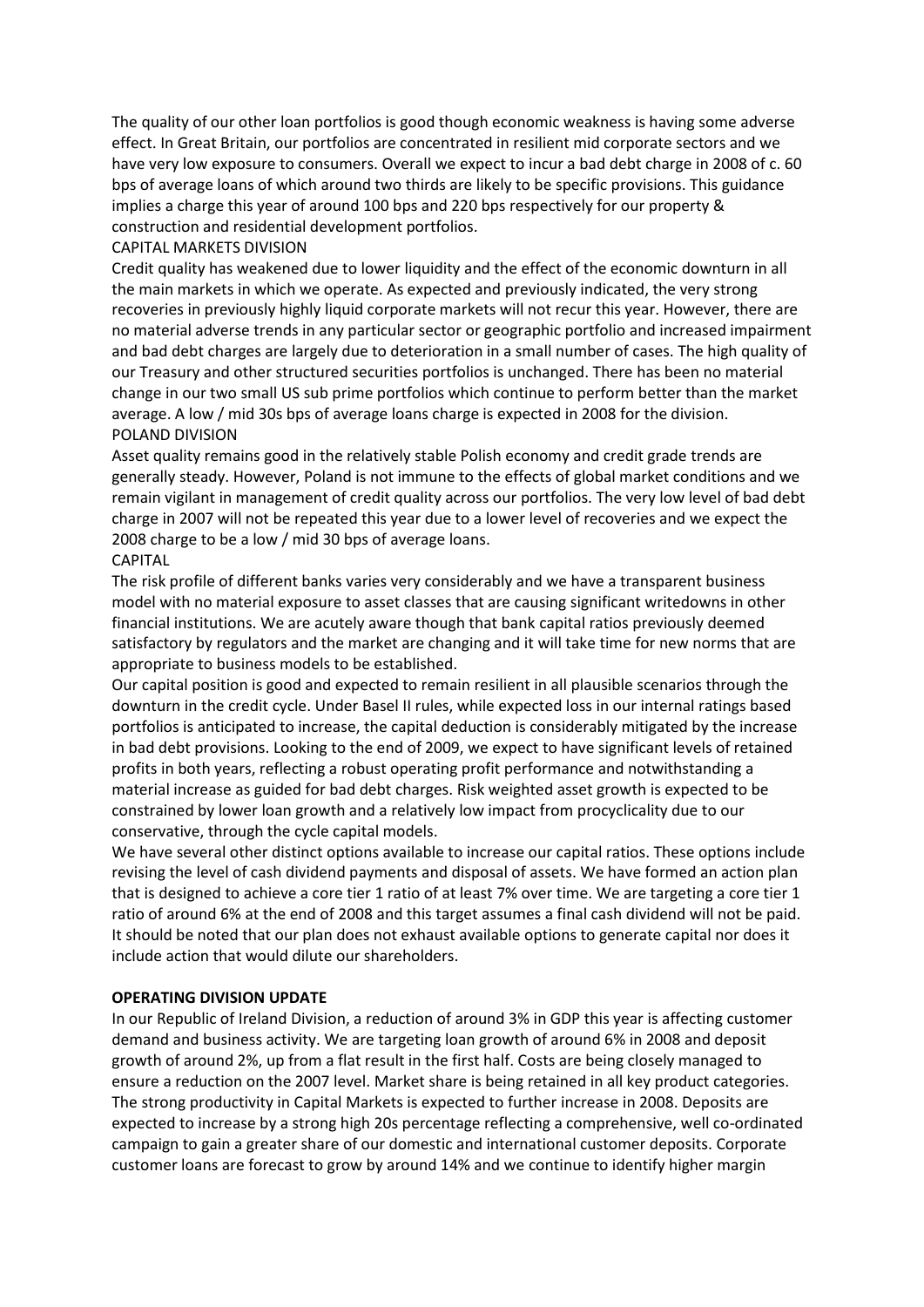opportunities than were previously available in corporate credit markets. In Global Treasury, both customer and interest rate management activities are performing well. Our investment Banking business continues to experience tough market conditions.

Our focus on deposit gathering in the UK Division, most notably from the Great Britain mid corporate sectors in which we operate, is expected to result in an increase of around 25% in customer deposits this year. We continue to be cautious in selecting lending opportunities in difficult economic conditions and we have not added exposure to higher risk sectors since the middle of 2007. Loan growth this year is expected to be around 7% and the loan to deposit ratio is being considerably reduced. Cost management is a key priority and a material reduction in costs is forecast in 2008. Income opportunities have been better in Poland this year than elsewhere in the group as the economy continued to benefit from good levels of investment and demand. Recently though, there has been evidence that the effects of the global market downturn are now having an impact inPoland with the result that the environment is less buoyant than heretofore. As we have invested to build and strengthen our market presence, customer lending across all main product areas has grown strongly and we expect loan growth this year of around 40%. Deposit growth is also strong and deposits are expected to increase by around 25%. The loan to deposit ratio is anticipated to remain under 90% at the end of the year. The rebalancing of our business continues with a higher percentage of income coming from corporate, commercial & retail banking and a lower reliance on relatively more volatile asset management and brokerage sources. While income from the latter sources will reduce this year, we continue to have valuable, market leading positions in these markets.

In the U.S., M&T continues to outperform its regional peer group. The strength and quality of the franchise is well illustrated by year on year growth in average core deposits of 12% in the third quarter of 2008. This was the fourth consecutive quarter of increase in core deposits and growth was particularly strong during September when markets were significantly disrupted. Third quarter average loans and leases were up 11% on the corresponding quarter in 2007 and the net interest margin was stable compared to the previous quarter, though down 26 bps year on year. While third quarter non-performing loans continued to increase to 1.46% of total loans in a very tough banking environment, the book is being very carefully and prudently managed. M&Ts regulatory capital ratio continued to improve, reflecting the strength of its operating model.

### **NOTE**

Group results for the year ending 31st December 2008 will be announced on Monday, 2nd March 2009.

**-ENDS-**

For further information please contact: Catherine Burke Head of Corporate Relations AIB Group Bankcentre Ballsbridge Dublin 4 Tel: +353-1-6600311 Ext 13894

Alan Kelly General Manager, Group Finance AIB Group Bankcentre Ballsbridge